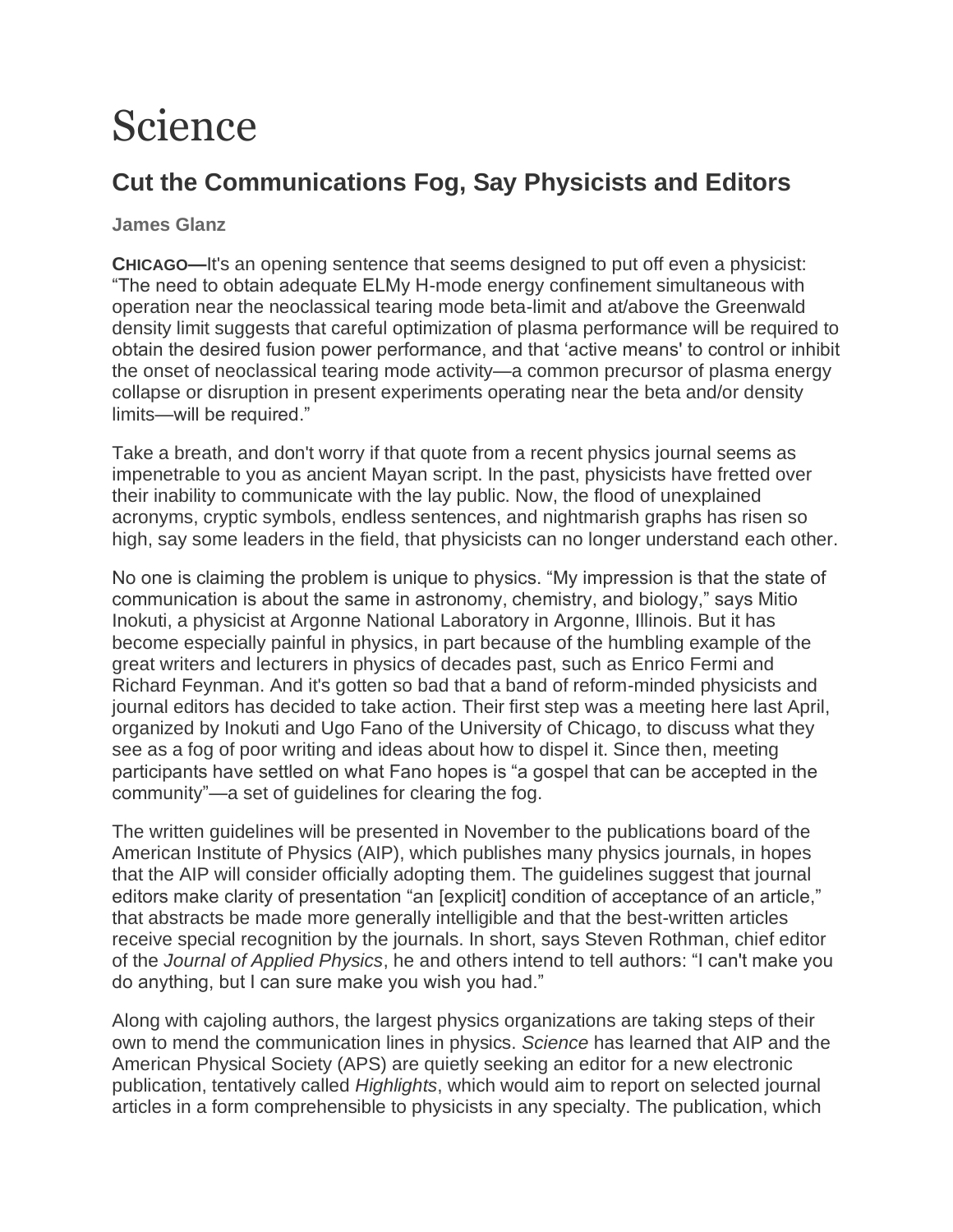has secured initial funding but has no firm publication date so far, would likely employ a staff of several science writers and be loosely patterned after the online *Physics News Preview*, now written by AIP's Phillip Schewe and Ben Stein. "The idea is to make a small dent in this loss of general understanding," says Martin Blume, editor-in-chief of the APS. "It is very much along the lines of the [Chicago] conference."

How effective any specific measure will be is a matter of open disagreement among editors, physicists, and science writers. Even the agreement on the "gospel" of good writing didn't come easily. But there's little dispute about the severity of the problem: The state of physics communication was universally deplored at the April conference, held on the campus of the University of Chicago.

"We had a disastrous colloquium here yesterday," grumbled Fano, a quantum physicist who has worked with Werner Heisenberg and Fermi. "[The speaker] lost me after three or four minutes." The sin was compounded, said Fano, because unlike departmental seminars, such colloquia are supposed to be tailored for a general audience of physicists. Ben Bederson, the previous editor-in-chief of the APS, added that the colloquia in his own department at New York University are often so bad that he wonders whether it is counterproductive to encourage young students to attend. Instead of kindling their interest, said Bederson, the ordeal "sometimes turns them off from physics."

As the discussion turned to journal papers, the complaints multiplied quickly. "There are papers one-third of which are acronyms," said John Light of the University of Chicago and editor of the *Journal of Chemical Physics.* Obscurity begets more obscurity, said Anthony Starace of the University of Nebraska, Lincoln, and an editor at *Reviews of Modern Physics*, since poor communication between subfields often leads researchers to invent new jargon for slight variations on existing physics. The physics of many-body interactions is similar in chemical, atomic, nuclear, and condensed-matter physics, for example, but each field has its own terminology, said Starace. And since some of the most fertile areas of physics are interdisciplinary, those kinds of barriers may do disproportionate harm.

Starace and others observed that the weakening humanities background of many physicists may be contributing to the trend. Major universities in the United States, for example, have eliminated most literature and language requirements—even foreign languages—for the physics Ph.D. The preponderance of foreign authors—many of whom don't have a full command of English—in journal submissions may also be a factor. Sometimes, though, the reasons behind obscure, techie writing boil down to "basic psychology," said AIP's Schewe: "You lose all your readers, but at least you can't be accused of being an idiot. Instead, the readers are made to feel like they're the idiots."

No one at the meeting saw a quick way out of this communications miasma, but there was no shortage of ideas. Schewe suggested rethinking the role of journal abstracts. Instead of serving as a telegraphic summary that only specialists can follow, he said, an abstract could act as a prose "invitation," or short introduction, to the subject of the paper. Argonne's Inokuti put forth the notion of formally recognizing well-written